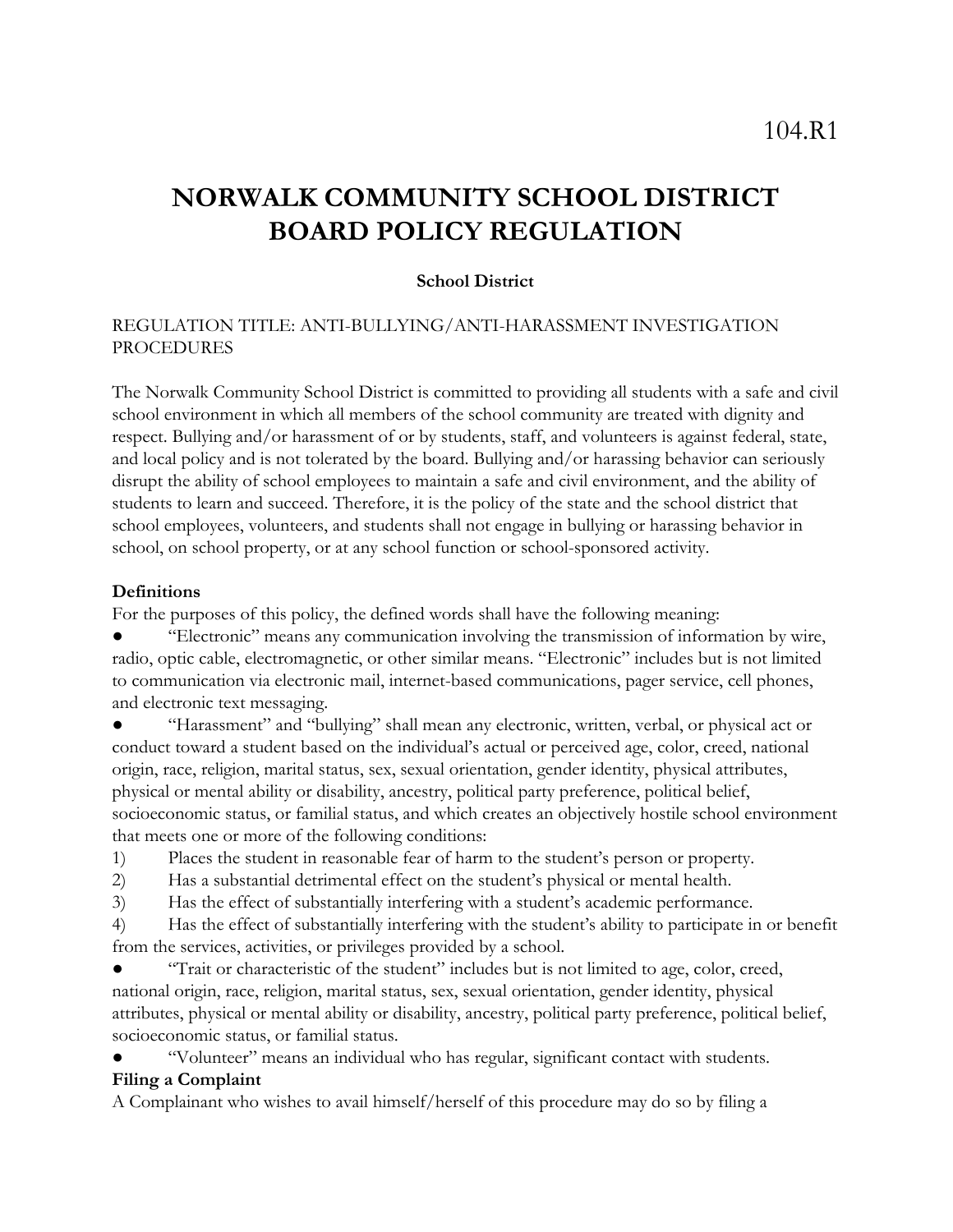complaint with the superintendent or superintendent's designee. An alternate will be designated in the event it is claimed that the superintendent or superintendent's designee committed the alleged discrimination or some other conflict of interest exists. Complaints shall be filed within 300 days of the event giving rise to the complaint or from the date the Complainant could reasonably become aware of such occurrence. The Complainant will state the nature of the complaint and the remedy requested. The Complainant shall receive assistance as needed.

School employees, volunteers, and students shall not engage in reprisal, retaliation, or false accusation against a victim, witness, or an individual who has reliable information about an act of bullying or harassment.

## **Investigation**

The school district will promptly and reasonably investigate allegations of bullying or harassment. The Director of Student Services (hereinafter "Investigator") will be responsible for handling all complaints alleging bullying or harassment.

If the Complainant is under 18 years of age, the Investigator shall notify his or her parent(s)/guardian(s) that they may attend investigatory meetings in which the Complainant is involved. The complaint and identity of the Complainant, Respondent, or witnesses will only be disclosed as reasonably necessary in connection with the investigation or as required by law or policy.

The investigation may include, but is not limited to the following:

A request for the Complainant to provide a written statement regarding the nature of the complaint;

A request for the individual named in the complaint (hereinafter "Respondent") to provide a written statement;

A request for witnesses identified during the course of the investigation to provide a written statement; and

Review and collection of documentation or information deemed relevant to the investigation.

The Investigator shall consider the totality of circumstances presented in determining whether conduct objectively constitutes bullying or harassment. Upon completion of the investigation, the Investigator shall issue a report with respect to the findings.

# **Decision**

If, after an investigation, a student is found to be in violation of the policy, the student shall be disciplined by appropriate measures, which may include suspension and expulsion. If after an investigation a school employee is found to be in violation of this policy, the employee shall be disciplined by appropriate measures, which may include termination. If after an investigation a school volunteer is found to be in violation of this policy, the volunteer shall be subject to appropriate measures, which may include exclusion from school grounds.

A school employee, volunteer, or student, or a student's parent or guardian who promptly,